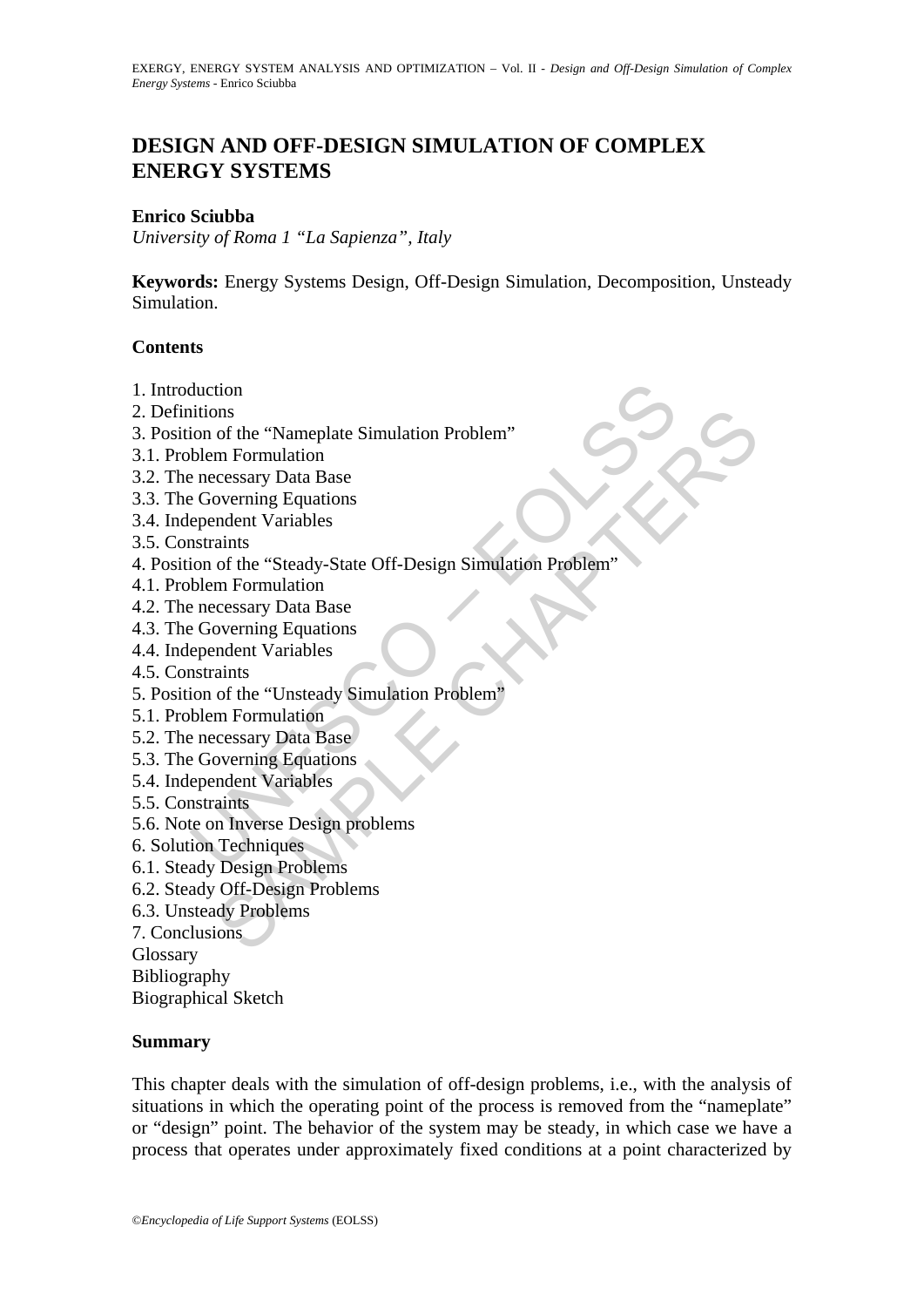process parameters different from the design ones, or unsteady, in which case the operating point shifts in time, either periodically or aperiodically, spanning a set of operating points which may or may not include the design point. We shall examine both steady and unsteady off-design problems. We first describe the problem position and its correct formalization, and then proceed to present a schematic and general-purpose review of the solution methods.

#### **1. Introduction**

their design has been developed. The derangement may be comental conditions, different outlet requirements, accidental ons in the operating points of connected systems, etc.) or in a shift of some or all of the process par and consultion, unter to unter requirements, accordination and scheduled load variation, start-ups and shut-downs, etc.) or intentional (scheduled load variation, start-ups and shut-downs, etc.) or intentional (scheduled The practical operation of energy systems often requires that they function, for either brief or prolonged periods of time, under boundary conditions different from those upon which their design has been developed. The derangement may be casual (varying environmental conditions, different outlet requirements, accidental or scheduled variations in the operating points of connected systems, etc.) or intentional (load following, scheduled load variation, start-ups and shut-downs, etc.): in either case, the result is a shift of some or all of the process parameters from those corresponding to the "design point" (often called "nameplate point"). One could actually say that steady operation is rather the exception than the rule: most energy systems we know are intrinsically operating under constantly varying conditions (they are said to be in unsteady operation), and most of those that seem to work in a steady mode, often do so for a limited period of time, and then switch to another steady point, different both from the first one and from the design point (they are said to be working quasi-steadily at an off-design point). The question arises spontaneously: if so much emphasis has been placed in the "optimal" design of a system, i.e., in the proper choice of the process parameters so that its "performance" (be it measured by a thermodynamic, economic, or thermo-economic parameter) attains an extreme, why have all other operating conditions been neglected? The answer is that steady-state design-point optimization is an approximate procedure, because all performance indicators are in general strongly affected by the actual operational conditions and the "optimal" design ought in reality to be chosen under consideration of the real foreseen load curve. The chapter on *Operation optimization of Energy Systems* discusses the matter to great detail. Our interest here is more limited: since designers must assess the performance of the systems they are designing not only at, but also away from, the "design point", they need tools to predict the behavior of the systems under the changed conditions. The simulation tools we discussed in the chapter on *Modeling and Simulation of Energy Systems* must be adapted to accommodate variations of the boundary conditions.

We shall separate the steady from the unsteady off-design problems, not because the logical steps of the respective solution procedures are much different, but because, for numerical reasons, the so-called time-marching, i.e., the solution of unsteady problems, makes use of different algorithms from those employed in the solution of steady offdesign cases. While we shall delve extensively into "simulation methods", it is clear that the existence of suitable models for the (steady or unsteady) off-design performance of each component is subsumed: since for the logic of model development, it is indifferent whether a problem is steady or unsteady (provided some very general conditions apply, like the validity of the continuum hypothesis, etc.), we refer the reader to the chapter on *Modeling and Simulation of Energy Systems* for what modeling is concerned.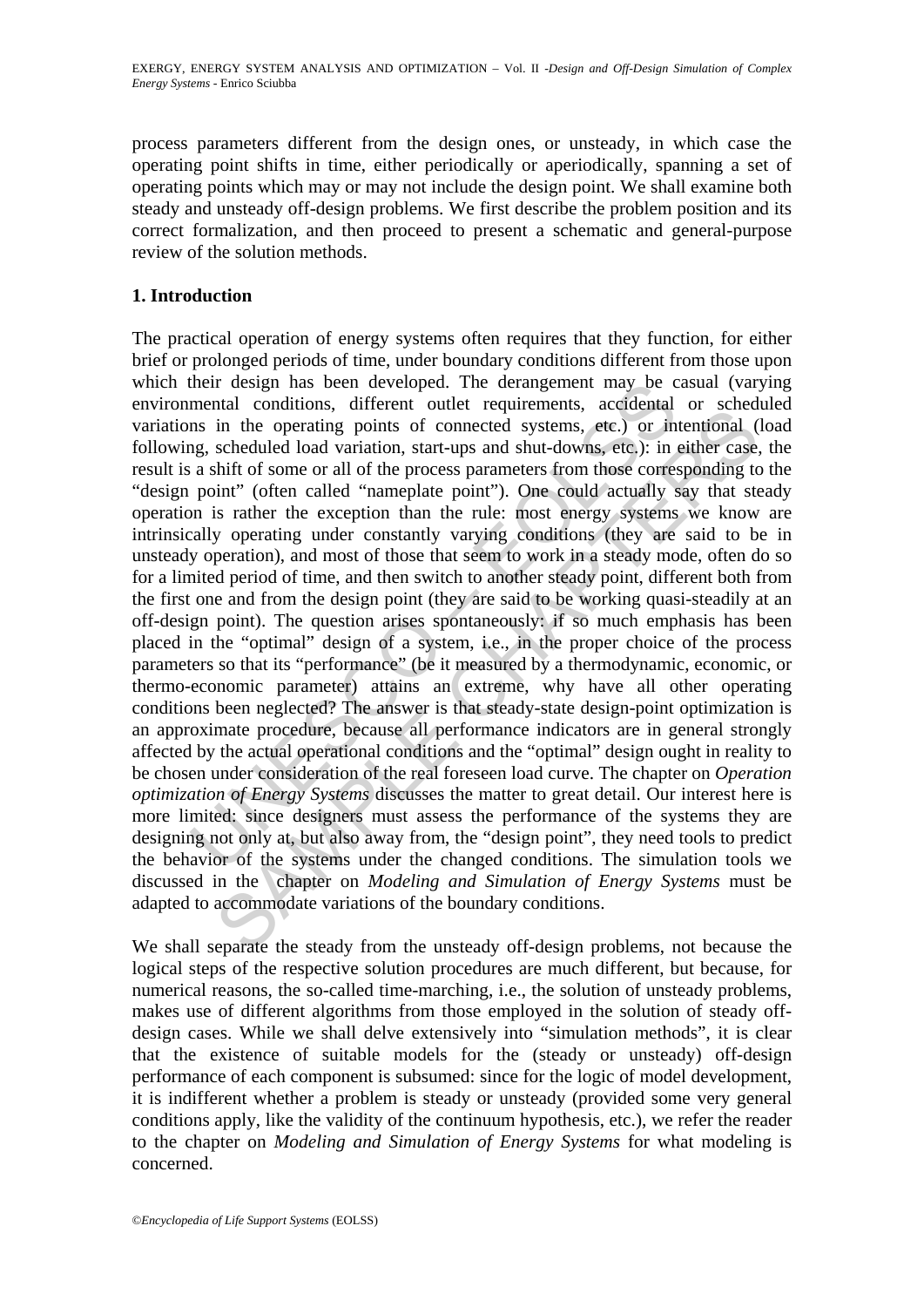## **2. Definitions**

In the following, a *process P* means a connected set of thermodynamic transformations that modify the state of one or more participating media, at least one of which can be identified as the product of *P*. Processes are physically implemented in *systems* or *plants*, that consist of an interconnected set of elementary *components Cj*, with the additional (albeit logically unnecessary) stipulation that each component performs a single thermodynamic transformation. Each participating medium is labeled, at the inlet and at the outlet of each component, with a series of values of thermodynamic functions that exactly and completely define its state.

The "Design Point" is a uniquely defined collection of the possible states of all participating media that satisfies some pre-assigned performance criteria. Any operating point for which at least one of the state parameters of any of the participating media assumes a value different from its Design Point-value is called an Off-Design Point.

If the operating point of the process is constant in time, in the sense that its oscillations do not exceed a conventional limit (for example,  $\pm 2\%$ : the actual value is strongly case dependent), the process is said to be operating at *steady state*. Otherwise, it is said to be operating in a transient condition, or *unsteady state*.

besign Point" is a uniquely defined collection of the possible<br>ating media that satisfies some pre-assigned performance criteria.<br>Tor which at least one of the state parameters of any of the parti<br>a value different from it ign lineua usarisations some pre-assigned periormance circura. Any operator the participating m<br>which at least one of the state parameters of any of the participating m<br>value different from its Design Point-value is called When simulating a process, it is convenient to assume that an unsteady operation be composed of a "quasi-continuous" succession of *Steady Off-Design Points*: this is strictly valid for systems near equilibrium, and therefore ought not to apply to most industrial processes, but in reality the technique is so powerful that its convenience overshadows its pitfalls.

# **3. Position of the "Nameplate Simulation Problem"**

For convenience, we repeat here, in an abbreviated form, the procedural steps that define the simulation of a process at *Design Point*. A more complete discussion is found in the chapters on *Modeling and Simulation of Energy Systems* and *Design and Synthesis Optimization of Energy Systems*.

## **3.1. Problem Formulation**

The formulation of a *Design Point Simulation* is the following:

*Given a process P, implemented in a System S consisting of N components*  $C_i$  *(i=1...N), find the quantitative relationship between the output(s) and all of the inputs that contribute to their formation, for a given set of operating conditions of the system that are steady and correspond to the point labeled as "design point".* 

Notice that the quantitative relationship mentioned here is calculated for a given process structure and for assigned technical parameters of all components (i.e., for given "characteristic curves"). Therefore, it is a distinct activity from "modeling", in which both the process structure and the characteristic curves are objects of the calculation.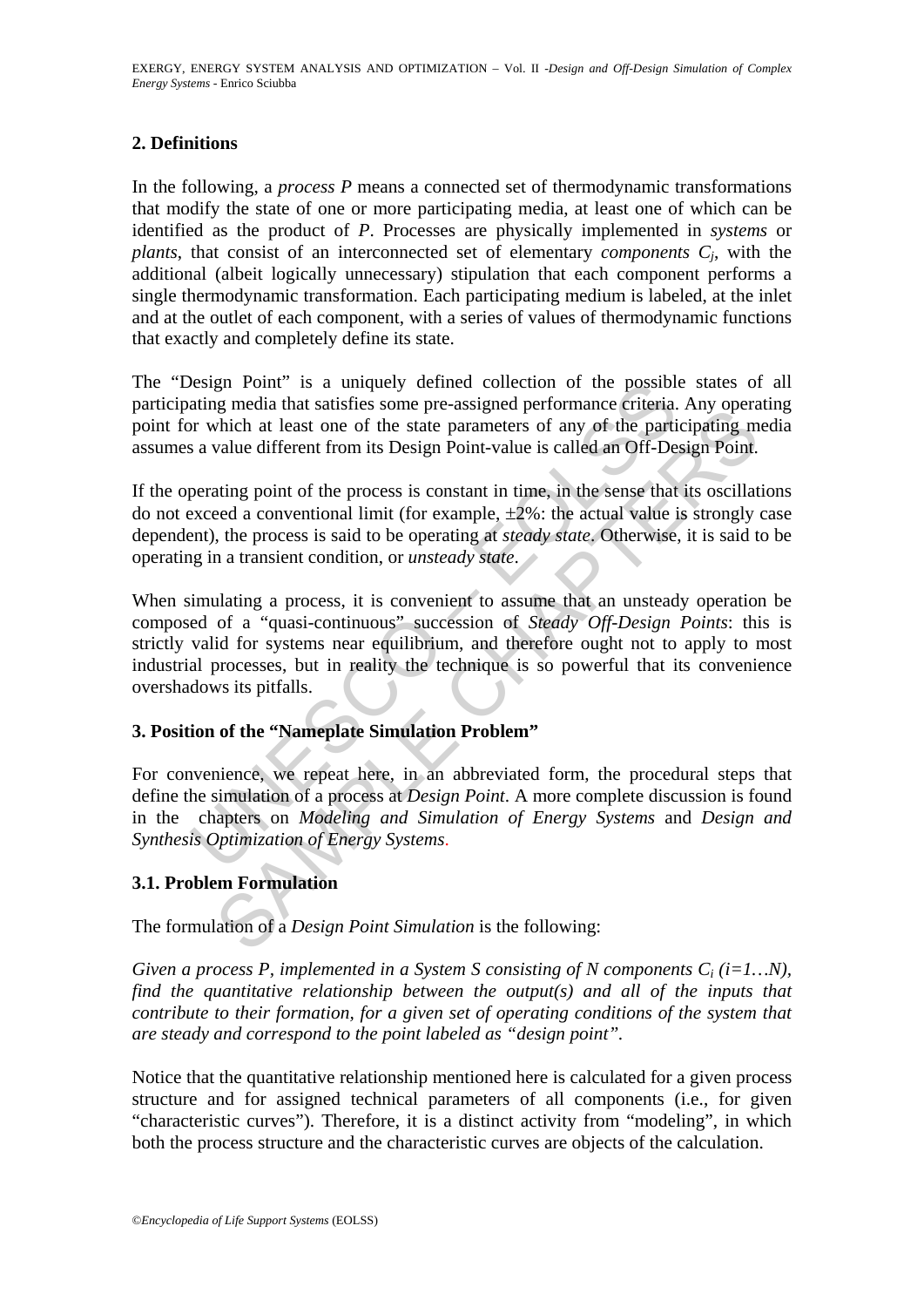In our illustration of the various steps of the problem formulation, we shall make repeated use of the notations introduced in the chapter on *Modeling and Simulation of Energy Systems*.

## **3.2. The necessary Data Base**

The first item to check is the existence of a complete and congruent database. By this we mean a set of numerical and /or qualitative data that contain all the necessary information to uniquely identify the so-called *system boundary*. This includes:

- An exact definition of the physical system boundary. This boundary is the envelope of the *control volume* used to perform all mass- and energy balances. Fluxes crossing this imaginary (but in practical sense very much real!) line are accounted respectively as inputs or outputs to the process.
- envelope of the *control volume* used to perform all mass- and entimated sense very much<br>Fluxes crossing this imaginary (but in practical sense very much factor<br>accounted respectively as inputs to rulputs to the process.<br> Exerts consign in Sinagulary (out in paractical scars (every finite in each servery counted respectively as inputs or outputs to the process.<br>
Products of  $N_D$  relevant independent thermodynamic variables that identermody  $\blacksquare$  The values of  $N_D$  relevant independent thermodynamic variables that identify the thermodynamic state of the input fluxes (the total number of variables characterizing the inputs being  $N_1 \ge N_D$ ). For material flows, these include mass flow rate, pressure, temperature and chemo-physical composition; for energy flows, power and possibly an identifier of the energy level of the carrier (temperature, pressure and quality of a steam flow, for instance).
- Some of the values of the variables that characterize the output fluxes. The number  $N<sub>O</sub>$  of these values must be equal to the sum of the total number of Degrees of Freedom (DOF) and the number of the unspecified input fluxes:  $N<sub>O</sub>$  $=N_I - N_D + DOF$ .

## **3.3. The Governing Equations**

These are all of the independent equations derived from a direct application of conservation equations to the process under consideration. Mass and energy balance, exergy "balance", species conservation, global angular momentum and kinetic energy conservation, dynamic equations (e.g.: solid rotation), all fall within this category.

Though this is not exact in a mathematical sense, we include in the governing equations all the thermodynamic relations known to link one variable to others, and also all material properties for which there is a constitutive equation (equations of state,  $c_{p}$ equations, viscosity/temperature dependence, solubility/temperature curve, etc.)

## **3.4. Independent Variables**

We call "independent" a variable for which there is no closed-form equation in the above set. Care ought to be exercised in scrutinizing the set of available equations, to ascertain that all of the proper constitutive relations (thermodynamic relations, material properties, etc.) have been included: otherwise, the problem may result over- or under specified, leading to catastrophic numerical failures.

## **3.5. Constraints**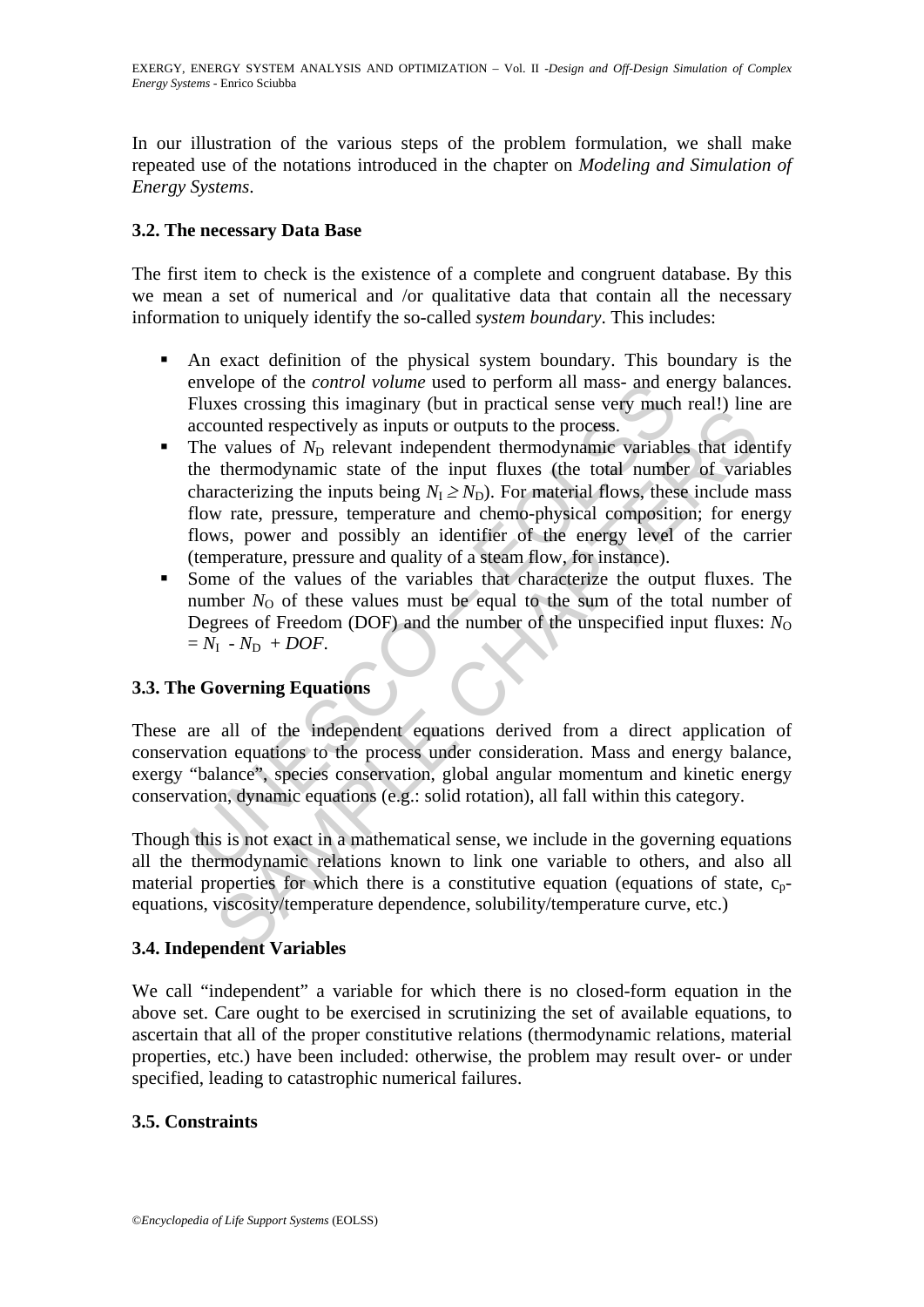Constraints are the "limitations" (in the broader sense of the word) known to apply to the solution. They may be specified in the design assignment (e.g.: " $\langle$ fuel = coal $\rangle$  not allowed", "maximum allowable temperature of the exhaust gases  $>$  403°K", "O<sub>2</sub> content of the *n*-th gaseous stream  $> 6\%$  in mass"), or imposed in advance by the designer on the basis of his expert specific knowledge (e.g.: " $T_{\text{max}}$  of the first-row stator blades < 1500 °K", "maximum weight-to-power ratio < 1 kg/kW", "minimum state-of-charge of the electrical battery > 55%"). Constraints are said to be weak if they include a " $\geq$ " or a "≤" sign, and strong if they are expressed by a strict equality. It is good design practice to impose weak constraints in their strong form in the first instance, and to study the sensitivity of the solution to their "release" (their being reset to their original weak form) in a successive step, after a solution has been found.

## **4. Position of the "Steady-State Off-Design Simulation Problem"**

## **4.1. Problem Formulation**

The formulation of a *Steady-State Off-Design Simulation* is the following:

ion of the "Steady-State Off-Design Simulation Problem"<br>
bblem Formulation<br>
mulation of a *Steady-State Off-Design Simulation* is the following<br>
process P, implemented in a *System S* consisting of N component<br>
process P, **Example 12**<br> **Example 12**<br> **Example 2014**<br> **Example 2014**<br> **Example 2014**<br> **Examplemented** in a System S consisting of N components  $C_i$  ( $i=1$ .<br> **Altainarizative relationship between the output(s) and all of the inputs<br>** *Given a process P, implemented in a System S consisting of N components Ci (i=*1*…N), find the quantitative relationship between the output(s) and all of the inputs that contribute to their formation, for different sets of operating conditions of the System that are steady and lay significantly outside of the "design point".* Notice again that the above defined activity is a simulation, based on some previous modeling of the offdesign behavior of individual subsystems.

## **4.2. The necessary Data Base**

Same as point 3.2 above.

## **4.3. The Governing Equations**

Same as point 3.3 above, with an important addition: the "characteristic curves" of each component, i.e., the (theoretically or empirically derived) relations that link the value of one of the outputs of the component to the values of other outputs (e.g.: *Q*/*H* curve for a pump,  $m_r/\beta$  curve for a compressor or turbine,  $\alpha/T$  curve for a combustor,  $NTU/\varepsilon$ relations for a heat exchanger, etc.).

## **4.4. Independent Variables**

Same as point 3.4 above.

## **4.5. Constraints**

Same as point 3.5 above, with the warning that some of the constraints that apply at steady design point may not apply as such at off-design conditions. Usually, for instance, the emission levels vary, as do the mass- or temperature constraints and the specific consumption specifications.